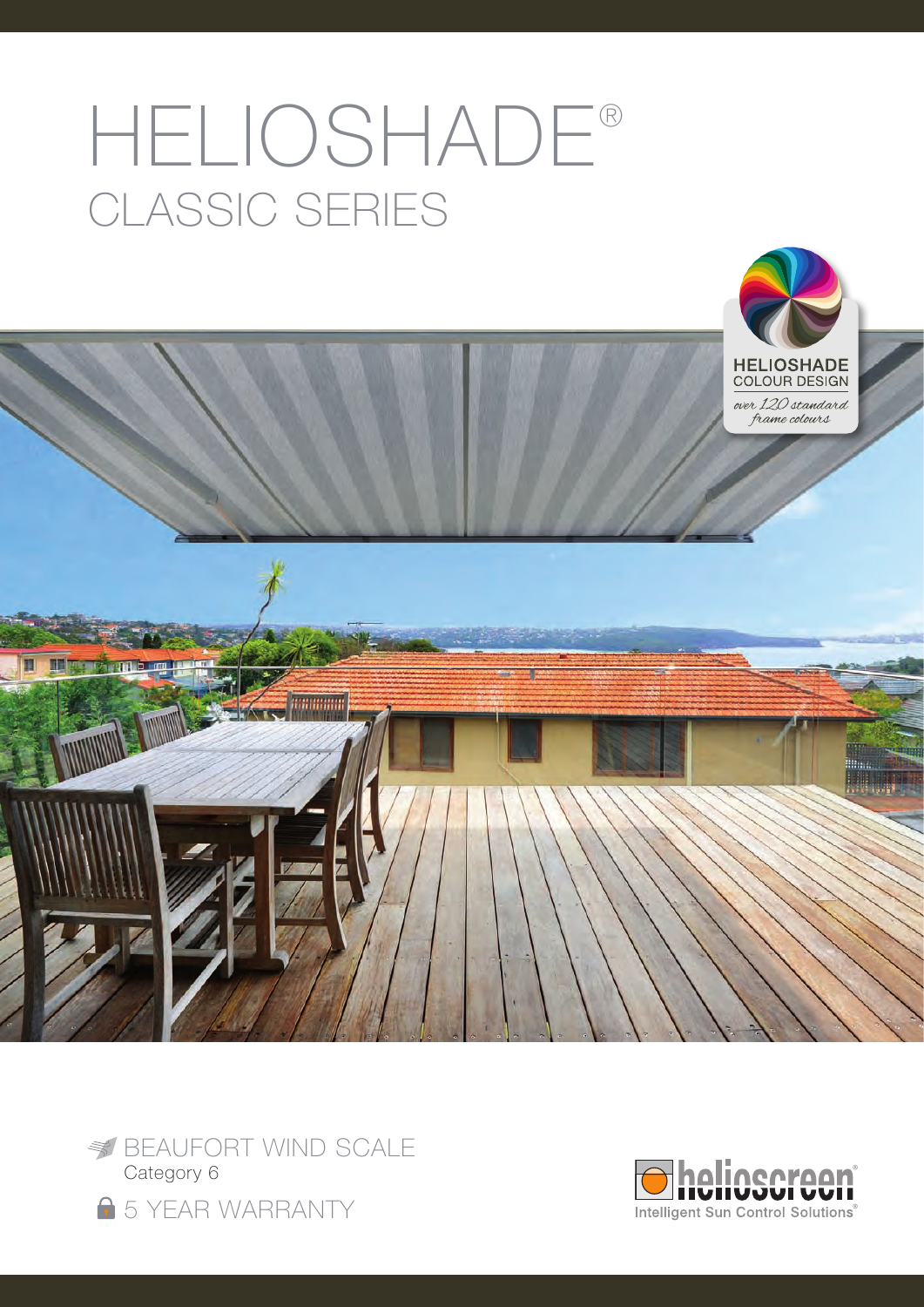## HELIOSHADE®

### CLASSIC SERIES

### THE CUSTOM MADE INTELLIGENT SUN CONTROL SOLUTION

An elegant and compact range of awnings, the HELIOSHADE® Classic & Alto Classic offer a stylish awning design to protect you from the elements. The Classic range is mounted via a integrated torque bar with numerous attachment options making the HELIOSHADE® CLASSIC range a universal awning option for a large range of applications. Thanks to the chromatising of all aluminium parts as well as screws and nuts made of marine grade stainless steel, the HELIOSHADE® CLASSIC range is extremely resistant to corrosion. Extension of the awning is by means of a SOMFY motor which is backed by a 5 year warranty and also offers the option of automated sun, wind or rain sensors.

Tested and proven to well over 70,000 full cycles, the multiflex 4 cable system is the strongest of its kind on the market. With daily use this is more than a 200-year life span.

Ideally suited to our harsh Australian conditions the arm system is optimised for long lasting tautness of the fabric under extended heavy use.



### THE ARTICULATED ARMS OF THE HELIOSHADE - THE HEART OF THE AWNING

The articulated arms of the HELIOSHADE® RANGE are characterised by their elegant, eye-catching design and convincing performance. All components have been developed to ensure smooth function and high durability and have proved themselves in very demanding load tests. The use of high-quality extruded sections in combination with joint parts of high-strength die casting and drop-forged arm sections (with a maximum projection of 4500mm) stand for optimal safety even under extreme loads. The specially developed 'multiflex' power band, which is made up of four tear-resistant steel cables sheathed in a highly flexible plastic material, is protected against corrosion and damage. It applies the force of up to three spring movements in the upper arm section and ensures proper tensioning of the fabric.

### FLEXIBLE TILT CONTROL (Classic only)

Optional F.T.C. (Flexible Tilt Control) function enables the user to have adjustable pitch control over the angle of the awning on systems up to 6.5 x 3m (6.5x2.5m with VV). Operated by a manual gear and hand crank the angle can be adjusted from 0-80 degrees and offers the option to change the angle with the change of seasons or as required.



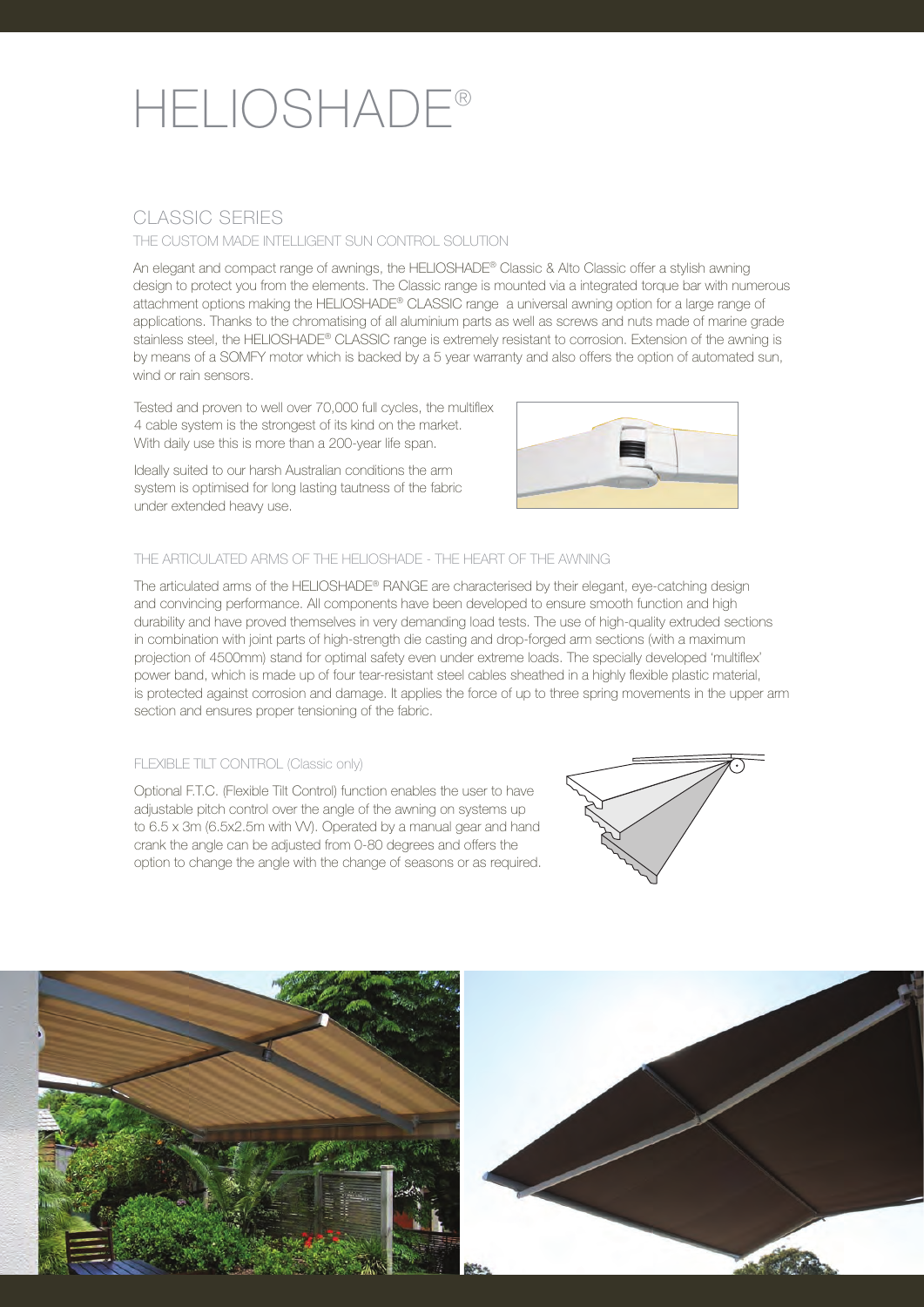The HELIOSHADE® Classic series offers an intelligent sun control solution for all applications. Whether it be for a large terrace area or a small balcony this range of awnings can offer the answer. The unique pitch plus retractable bar of the HELIOSHADE® ALTO CLASSIC offers increase fabric tension to avoid sagging and increased head clearance for that open and airy feeling or to extend over opening doors.

The optional variovalance is a vertically adjustable valance which can be extended to 1,600mm offering additional privacy and protection from the sun's glare.





CLASSIC ALTO CLASSIC VARIOVALANCE



### TECHNICAL DATA - CLASSIC SERIES

| Model                     | <b>CLASSIC</b>         | <b>ALTO CLASSIC</b>    |
|---------------------------|------------------------|------------------------|
| Maximum width             | 8,000                  | 6,000                  |
| Coupling systems          | 14,000                 | N/A                    |
| Maximum projection        | 4,000 (*4,500)         | 4,000                  |
| Maximum projection with W | 4.000                  | 3,000                  |
| Installation angle        | $5 - 45^{\circ}$       | $0 - 40^{\circ}$       |
| Frame colours             | $150 + \text{colours}$ | $150 + \text{colours}$ |
| Standard operation        | Motor                  | Motor                  |

*(Hand crank possible on small sizes) (\*4,500 projection from 5-6.5m wide)*

### 238 117 24 57 243mm/AL 280mn

C= Classic model / AL=Alto Classic model



Face fix (dimensions in mm) Top fix (dimensions in mm) Optional Rain Pelmet (dimensions in mm)